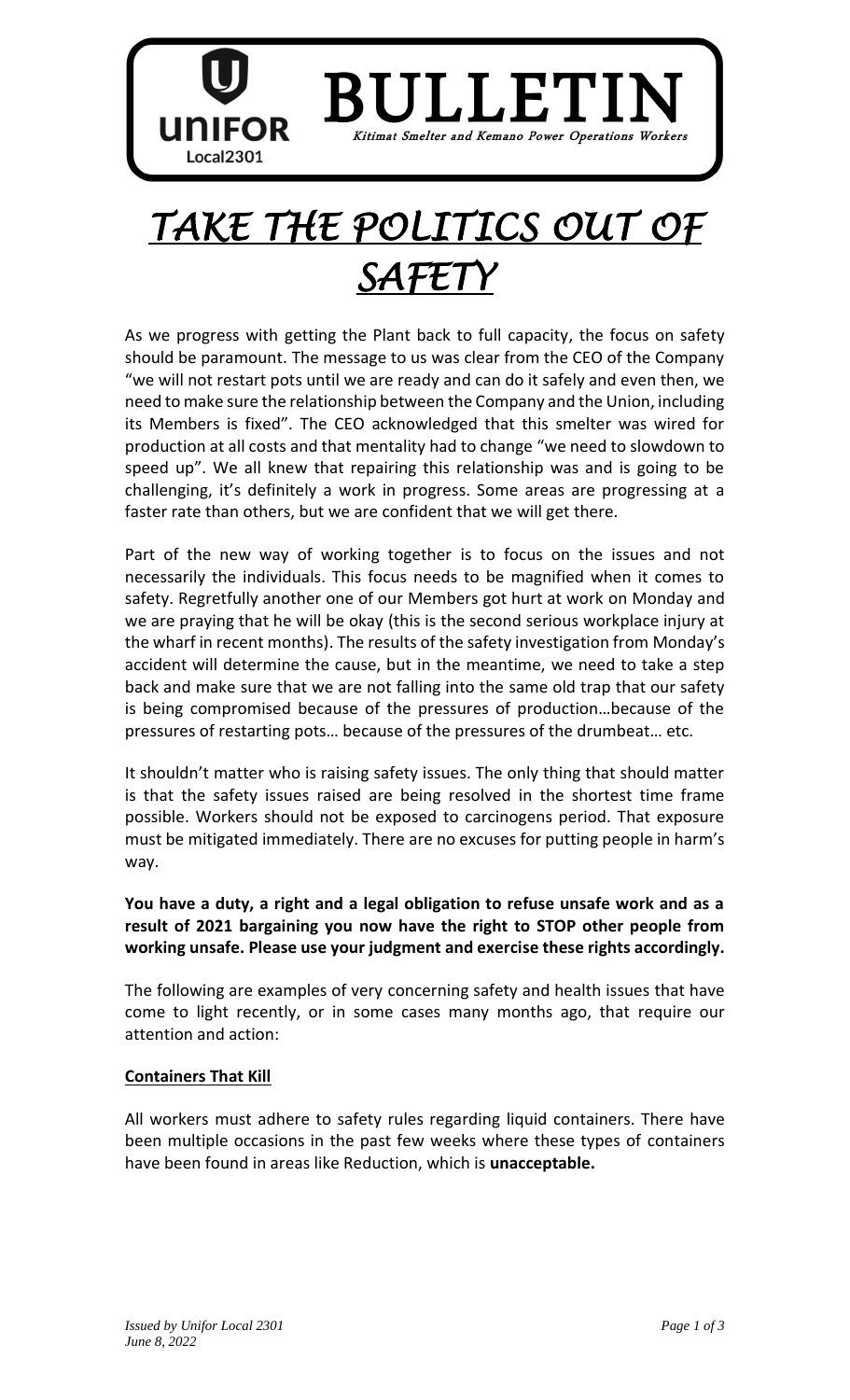

### **K10 Exposures**

After many years of raising concerns over the exposures in the K10 operation, our full-time safety rep was able to get traction on this issue. The sampling data revealed that our Members' exposure levels are higher than anyone is comfortable with. WorkSafe BC was on-site last week and we are anticipating working with the Company to determine an action plan for immediate measures to mitigate the exposures along with more permanent measures for the long term. This is a reminder that, as workers, we must be vigilant in ensuring our health and safety. exposure levels in excess of the immediately dangerous to life and health (IDLH) level for a contaminant

# **Cruce Cleaner Dust Exposure**

Similar to the previous issue, years of raising concerns to address the dust exposures at the Casting Cruce Cleaner by our full-time safety rep and reps in the Area resulted in WorkSafe issuing the Company with a massive fine of over \$600,000.00. As the result of our persistence and in the spirit of the new way of working together, major improvements are in the works for this Area.

#### **Shower Facilities**

Since being commissioned, the main shower facilities at the north end (cafeteria building) have been a long standing concern for our Members and our senior safety committee. The small number of lockers and the overall design of the facility have resulted in numerous complaints being raised at the KKOHS&E Committee. To date, nothing has been done to address the lack of heat on the drying side, leading to an unacceptable lack of hygiene in the area. We're happy to report that as part of the re-start, we have the personal assurance of the Plant Manager that he recognizes this as a big issue and he is committed to fixing it. In addition to this, there is recognition that our long standing issue with the lack of separation between the contaminant side and the clean side in buildings 158 and the Wharf